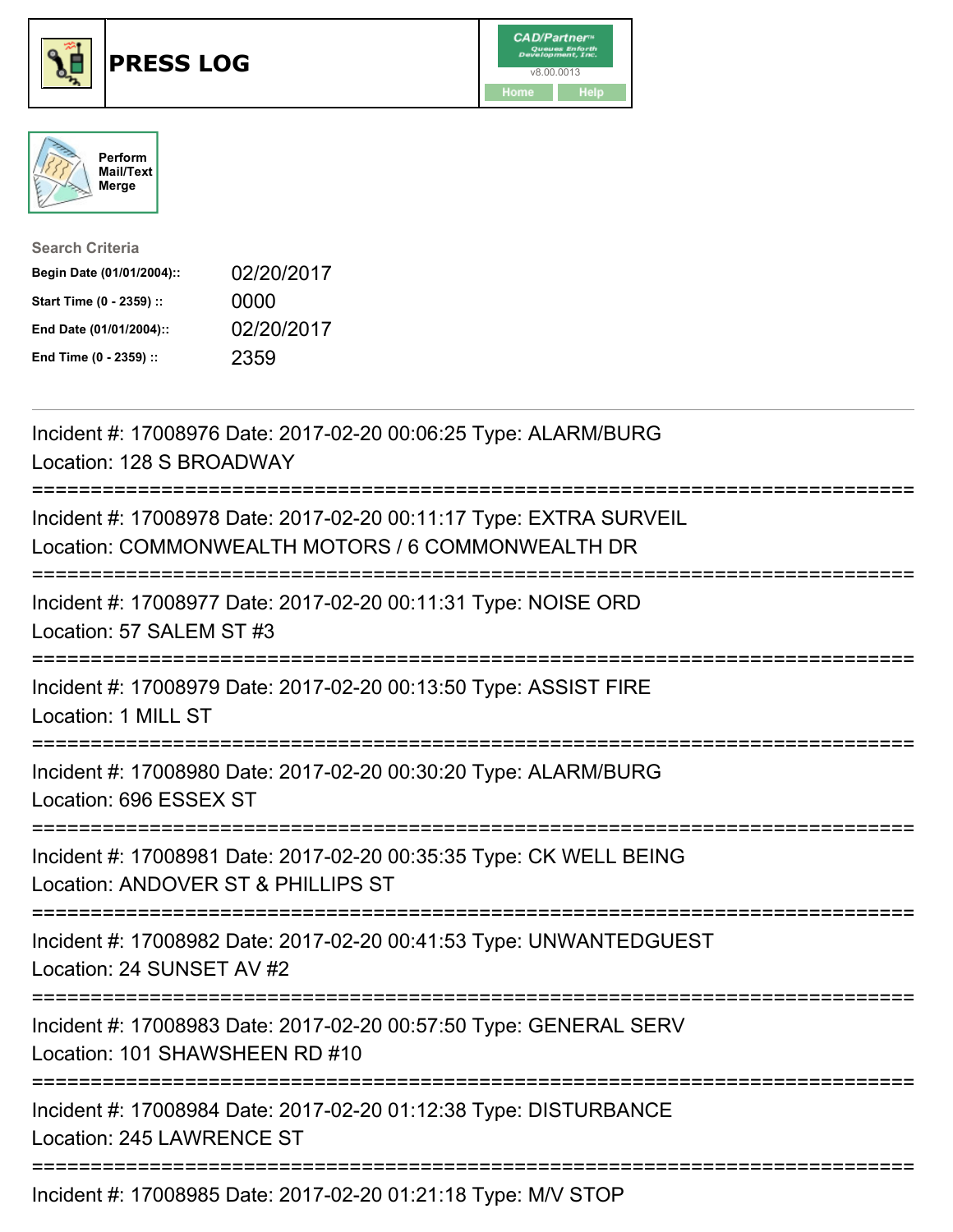| Location: PARK ST & SARATOGA ST                                                                                              |
|------------------------------------------------------------------------------------------------------------------------------|
| Incident #: 17008986 Date: 2017-02-20 01:25:04 Type: M/V STOP<br>Location: ESSEX ST & HAMPSHIRE ST<br>---------------------- |
| Incident #: 17008987 Date: 2017-02-20 01:26:36 Type: M/V STOP<br>Location: SOUTH UNION & SPRINGFIELD                         |
| Incident #: 17008988 Date: 2017-02-20 01:28:18 Type: ALARMS<br>Location: 696 ESSEX ST                                        |
| Incident #: 17008989 Date: 2017-02-20 01:38:48 Type: SHOTS FIRED<br>Location: ESSEX ST & UNION ST                            |
| Incident #: 17008990 Date: 2017-02-20 01:45:51 Type: THREATS<br>Location: 75 WATER ST FL 3                                   |
| Incident #: 17008991 Date: 2017-02-20 02:00:04 Type: M/V STOP<br>Location: MT VERNON ST & S BROADWAY                         |
| Incident #: 17008992 Date: 2017-02-20 02:00:53 Type: M/V STOP<br>Location: LAWRENCE ST & PARK ST                             |
| Incident #: 17008993 Date: 2017-02-20 02:02:31 Type: M/V STOP<br>Location: 100 WATER ST                                      |
| Incident #: 17008995 Date: 2017-02-20 02:11:20 Type: NOISE ORD<br>Location: MELROSE ST & WATER ST                            |
| Incident #: 17008994 Date: 2017-02-20 02:11:33 Type: AUTO ACC/NO PI<br>Location: 205 BROADWAY                                |
| Incident #: 17008996 Date: 2017-02-20 02:14:19 Type: NOISE ORD<br>Location: 52 BOXFORD ST FL 2                               |
| Incident #: 17008997 Date: 2017-02-20 02:34:40 Type: M/V STOP<br>Location: 77 MYRTLE ST                                      |
| Incident #: 17008998 Date: 2017-02-20 02:38:10 Type: HIT & RUN M/V<br><b>Location: LAWRENCE ST</b>                           |
| Incident #: 17008999 Date: 2017-02-20 02:41:39 Type: ALARMS                                                                  |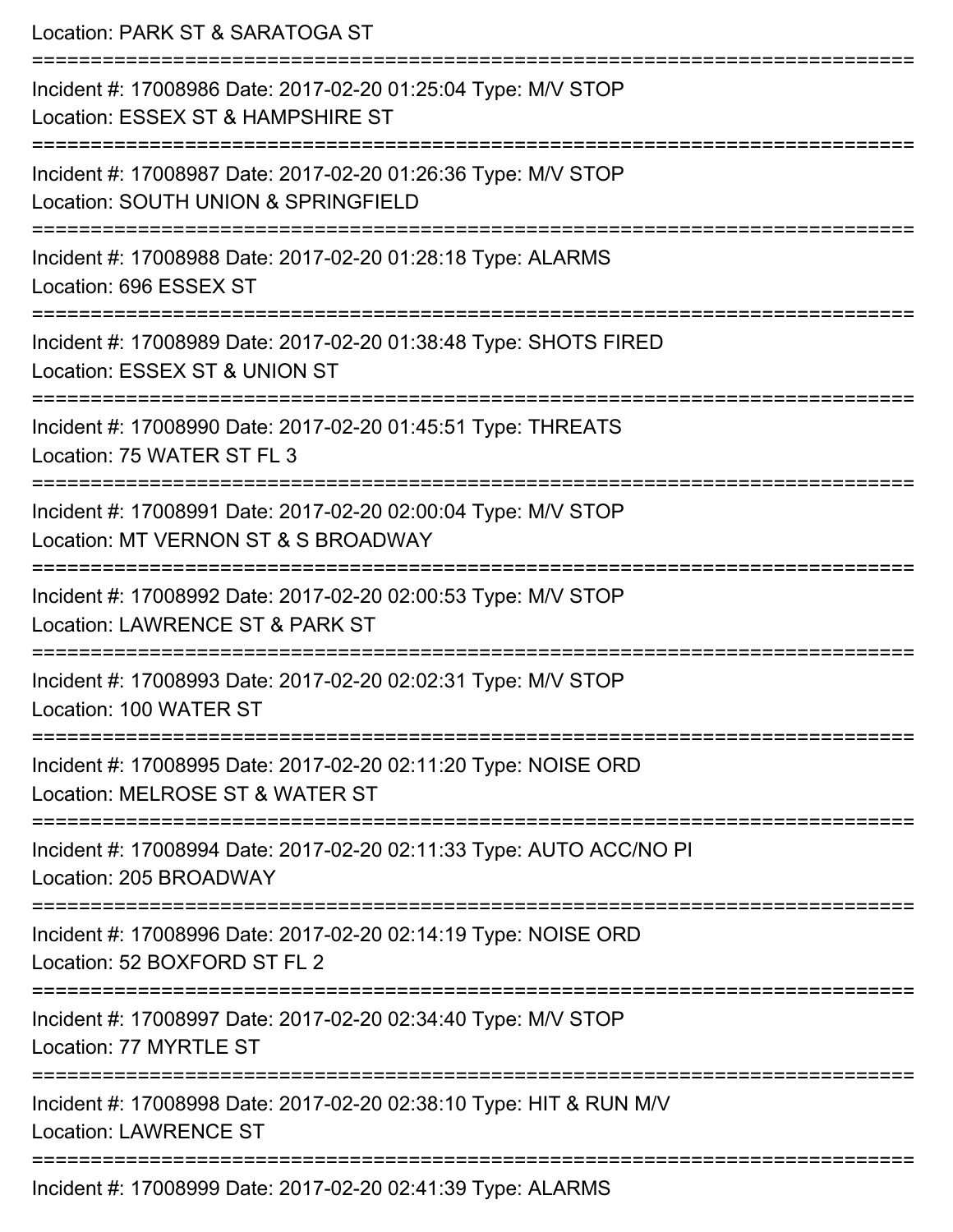| Incident #: 17009000 Date: 2017-02-20 02:45:16 Type: GENERAL SERV<br>Location: 339 MERRIMACK ST                                         |
|-----------------------------------------------------------------------------------------------------------------------------------------|
| Incident #: 17009001 Date: 2017-02-20 02:55:06 Type: M/V STOP<br>Location: CENTRAL BRIDGE / 0 NORTH SIDE                                |
| Incident #: 17009003 Date: 2017-02-20 03:32:20 Type: DOMESTIC/PAST<br>Location: 362 ESSEX ST #309 FL 3                                  |
| Incident #: 17009002 Date: 2017-02-20 03:32:48 Type: SHOTS FIRED<br>Location: PARK ST & SPRUCE ST                                       |
| Incident #: 17009004 Date: 2017-02-20 03:50:25 Type: M/V STOP<br>Location: ANDOVER ST & BLANCHARD ST<br>================                |
| Incident #: 17009005 Date: 2017-02-20 03:58:44 Type: ALARMS<br>Location: 696 ESSEX ST                                                   |
| Incident #: 17009006 Date: 2017-02-20 04:00:22 Type: DISTURBANCE<br>Location: 362 ESSEX ST                                              |
| Incident #: 17009007 Date: 2017-02-20 04:12:31 Type: B&E/DWELL/AT<br>Location: 18 BYRON AV                                              |
| Incident #: 17009008 Date: 2017-02-20 04:55:09 Type: NOISE ORD<br>Location: 5 THORNTON AV #3                                            |
| Incident #: 17009009 Date: 2017-02-20 05:15:54 Type: SHOTS FIRED<br>Location: ESSEX ST & MILTON ST                                      |
| Incident #: 17009010 Date: 2017-02-20 06:39:56 Type: ALARMS<br>Location: 49 ESSEX ST                                                    |
| :==================================<br>Incident #: 17009011 Date: 2017-02-20 07:09:22 Type: M/V STOP<br><b>Location: CENTRAL BRIDGE</b> |
| Incident #: 17009012 Date: 2017-02-20 07:15:02 Type: M/V STOP<br>Location: PEMBERTON / null                                             |
| Incident #: 17009013 Date: 2017-02-20 07:25:09 Type: STOL/MV/PAS                                                                        |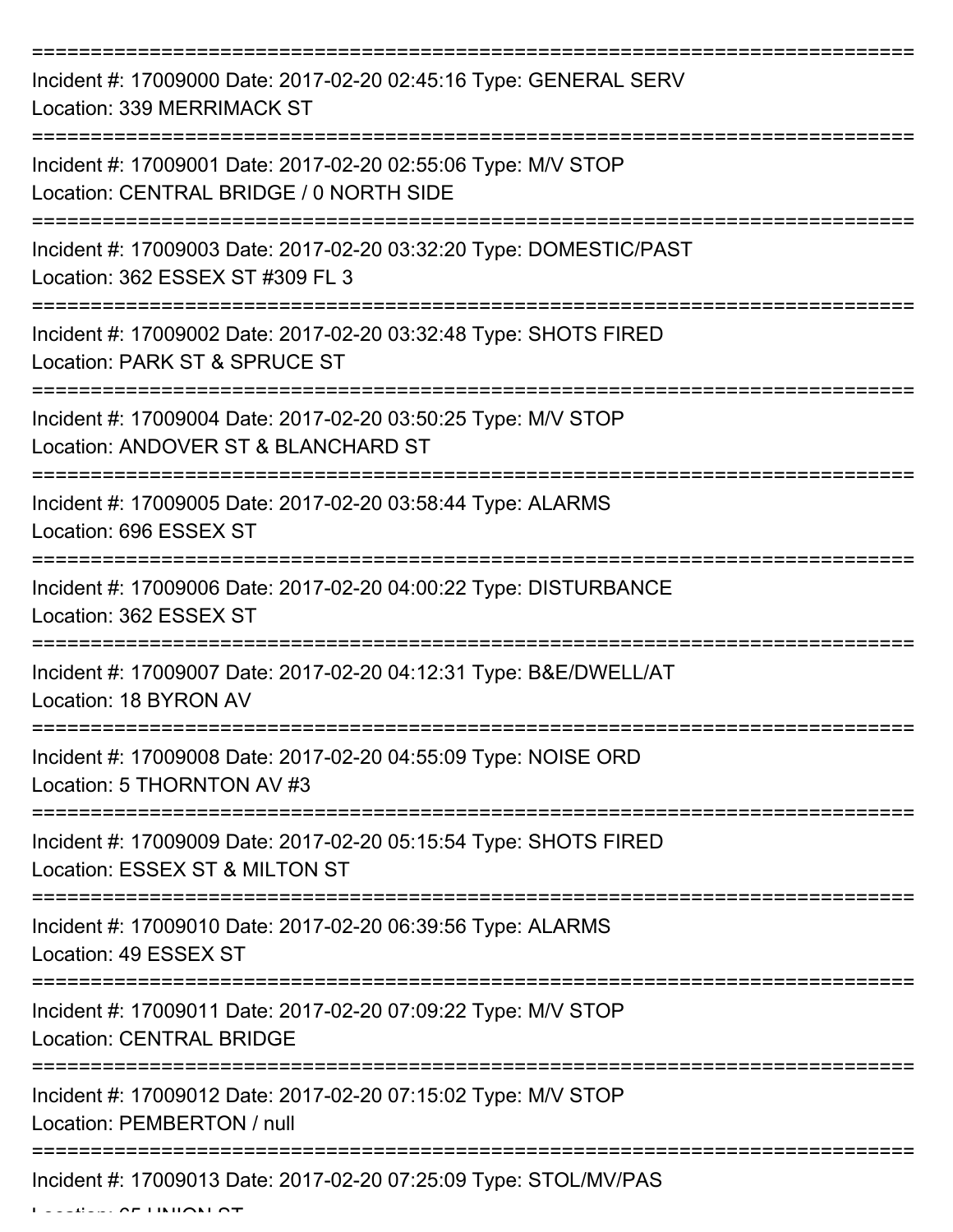| Incident #: 17009014 Date: 2017-02-20 07:26:57 Type: M/V STOP<br>Location: BURGER KING / 187 BROADWAY |
|-------------------------------------------------------------------------------------------------------|
| Incident #: 17009015 Date: 2017-02-20 07:32:23 Type: M/V STOP<br>Location: NEWTON ST & SALEM ST       |
| Incident #: 17009016 Date: 2017-02-20 07:36:17 Type: M/V STOP<br>Location: ANDOVER ST & BROOKFIELD ST |
| Incident #: 17009017 Date: 2017-02-20 07:41:23 Type: M/V STOP<br>Location: BROADWAY & COMMON ST       |
| Incident #: 17009018 Date: 2017-02-20 07:42:16 Type: PARK & WALK<br>Location: BROADWAY & HAVERHILL ST |
| Incident #: 17009019 Date: 2017-02-20 08:30:00 Type: STOL/MV/PAS<br>Location: 488 HOWARD ST           |
| Incident #: 17009020 Date: 2017-02-20 08:59:46 Type: HIT & RUN M/V<br>Location: 599 CANAL ST          |
| Incident #: 17009021 Date: 2017-02-20 09:51:09 Type: M/V STOP<br>Location: 333 HAVERHILL ST           |
| Incident #: 17009022 Date: 2017-02-20 10:03:51 Type: M/V STOP<br>Location: 2186CF / 386 PARK ST       |
| Incident #: 17009023 Date: 2017-02-20 10:04:40 Type: M/V STOP<br>Location: 8RD280 / 187 PARKER ST     |
| Incident #: 17009024 Date: 2017-02-20 10:10:53 Type: MEDIC SUPPORT<br>Location: 45 BROADWAY #202      |
| Incident #: 17009026 Date: 2017-02-20 10:17:18 Type: TRESPASSING<br>Location: 205 BROADWAY            |
| Incident #: 17009025 Date: 2017-02-20 10:17:42 Type: SPECIAL CHECK<br><b>Location: 8 SHERMAN ST</b>   |
| Incident #: 17009027 Date: 2017-02-20 10:19:23 Type: M/V STOP                                         |

Location: ADI INCTON ST & WALNUT ST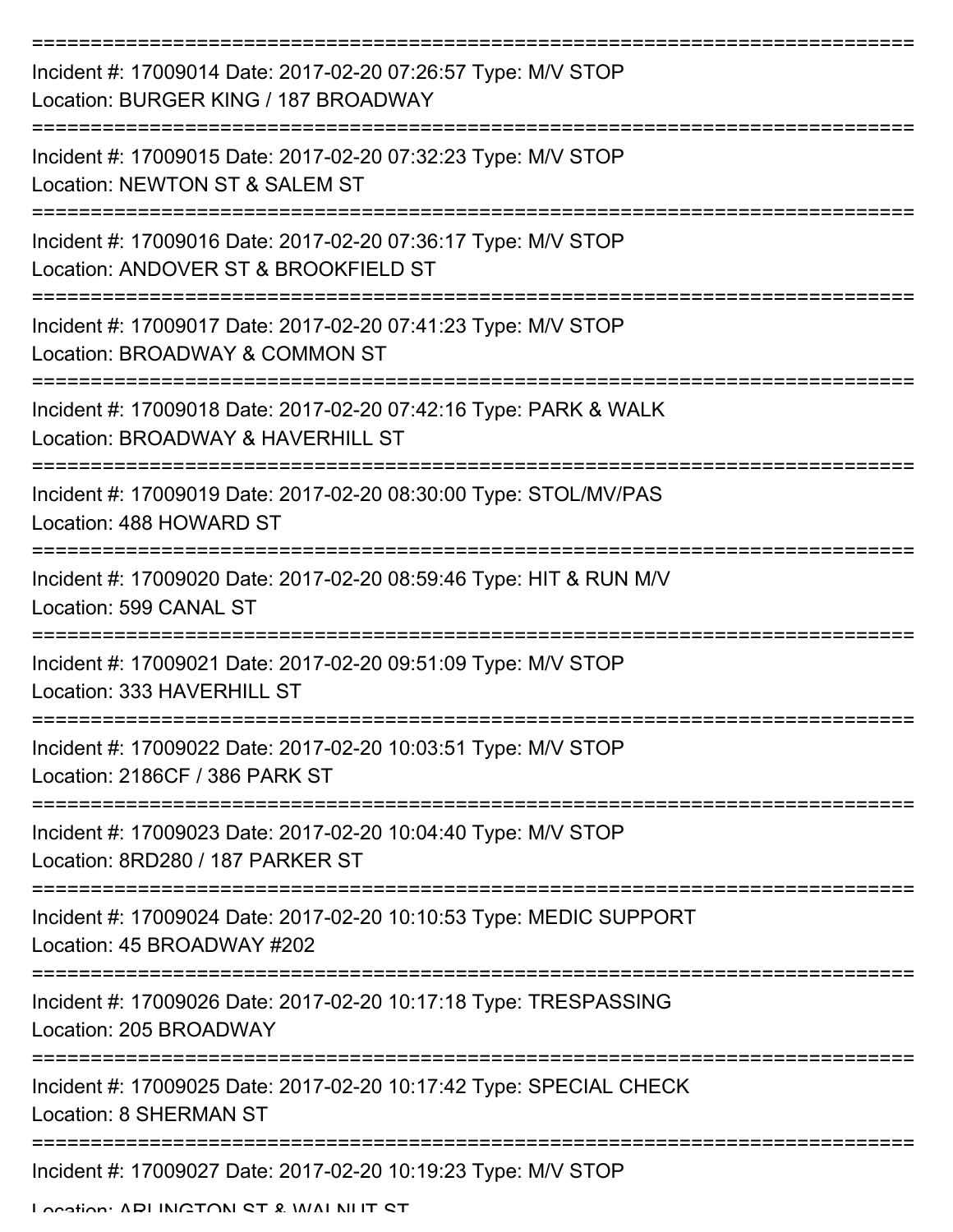| Incident #: 17009028 Date: 2017-02-20 10:20:03 Type: KEEP PEACE<br>Location: 379 HOWARD ST #1                                 |
|-------------------------------------------------------------------------------------------------------------------------------|
| Incident #: 17009030 Date: 2017-02-20 10:23:03 Type: CK WELL BEING<br>Location: 28 BAILEY ST                                  |
| Incident #: 17009029 Date: 2017-02-20 10:23:19 Type: AUTO ACC/NO PI<br>Location: HAVERHILL ST & MARGIN ST                     |
| Incident #: 17009031 Date: 2017-02-20 10:30:58 Type: INVEST CONT<br>Location: BURGER KING / 187 BROADWAY<br>----------------- |
| Incident #: 17009032 Date: 2017-02-20 10:43:20 Type: MISSING PERS<br>Location: 68 EASTON ST                                   |
| Incident #: 17009033 Date: 2017-02-20 10:45:57 Type: HIT & RUN M/V<br>Location: 86A OSGOOD ST<br>==================           |
| Incident #: 17009034 Date: 2017-02-20 10:50:40 Type: M/V STOP<br>Location: HIGH ST & STORROW ST                               |
| Incident #: 17009035 Date: 2017-02-20 10:57:57 Type: PARK & WALK<br>Location: BROADWAY & CONCORD ST                           |
| Incident #: 17009036 Date: 2017-02-20 10:58:50 Type: INVESTIGATION<br>Location: 32 AVON ST                                    |
| Incident #: 17009037 Date: 2017-02-20 10:59:50 Type: MEDIC SUPPORT<br>Location: 20 KNOX ST #16                                |
| Incident #: 17009038 Date: 2017-02-20 11:10:04 Type: MEDIC SUPPORT<br>Location: 6 WOODLAND ST #1                              |
| Incident #: 17009039 Date: 2017-02-20 11:12:14 Type: AUTO ACC/PI<br>Location: ALLSTON ST & MARSTON ST                         |
| Incident #: 17009040 Date: 2017-02-20 11:30:25 Type: M/V STOP<br>Location: ANDOVER ST & PARKER ST<br>------------------------ |
| Incident #: 17009041 Date: 2017-02-20 11:38:47 Type: MEDIC SUPPORT                                                            |

Location: 113 CHESTER ST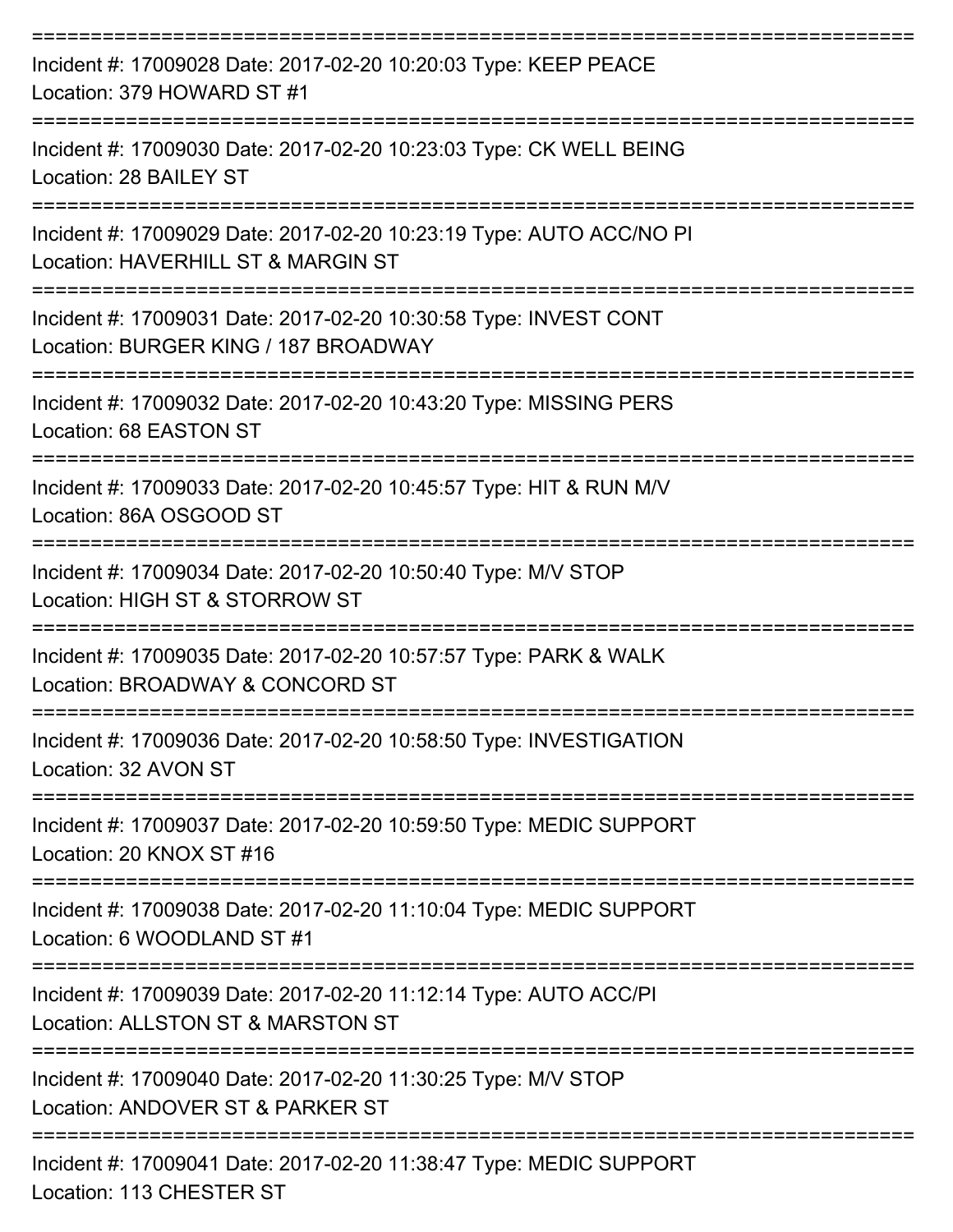| Incident #: 17009042 Date: 2017-02-20 11:53:31 Type: M/V STOP<br>Location: LOWELL ST & W LOWELL ST                                        |
|-------------------------------------------------------------------------------------------------------------------------------------------|
| ==============================<br>Incident #: 17009043 Date: 2017-02-20 11:59:07 Type: M/V STOP<br>Location: 105 AMES ST                  |
| Incident #: 17009044 Date: 2017-02-20 12:00:55 Type: PARK & WALK<br>Location: BRADFORD ST & BROADWAY<br>============================      |
| Incident #: 17009045 Date: 2017-02-20 12:05:35 Type: MEDIC SUPPORT<br>Location: 671 ESSEX ST #BLDG 4 FL 17<br>=========================== |
| Incident #: 17009046 Date: 2017-02-20 12:09:15 Type: LARCENY/PAST<br>Location: 48 HOLLY ST                                                |
| Incident #: 17009047 Date: 2017-02-20 12:26:36 Type: SUICIDE ATTEMPT<br>Location: 114 STEARNS AV FL 1ST                                   |
| :====================================<br>Incident #: 17009048 Date: 2017-02-20 12:35:06 Type: MEDIC SUPPORT<br>Location: 37 CEDAR ST      |
| Incident #: 17009049 Date: 2017-02-20 12:46:38 Type: SUS PERS/MV<br>Location: EVERETT ST & TEWKSBURY ST                                   |
| Incident #: 17009050 Date: 2017-02-20 12:52:16 Type: LOST PROPERTY<br>Location: 184 BAILEY ST #1                                          |
| Incident #: 17009052 Date: 2017-02-20 13:01:00 Type: THREATS<br>Location: 20 KNOX ST #11                                                  |
| Incident #: 17009051 Date: 2017-02-20 13:03:07 Type: M/V STOP<br>Location: COMMON ST & NEWBURY ST                                         |
| Incident #: 17009053 Date: 2017-02-20 13:12:31 Type: A&B PROG<br>Location: 358 LOWELL ST #2                                               |
| Incident #: 17009055 Date: 2017-02-20 13:50:43 Type: AUTO ACC/NO PI<br>Location: 15 UNION ST                                              |
| Incident #: 17009054 Date: 2017-02-20 13:51:30 Type: INVEST CONT<br>Location: 48 HOLLY ST                                                 |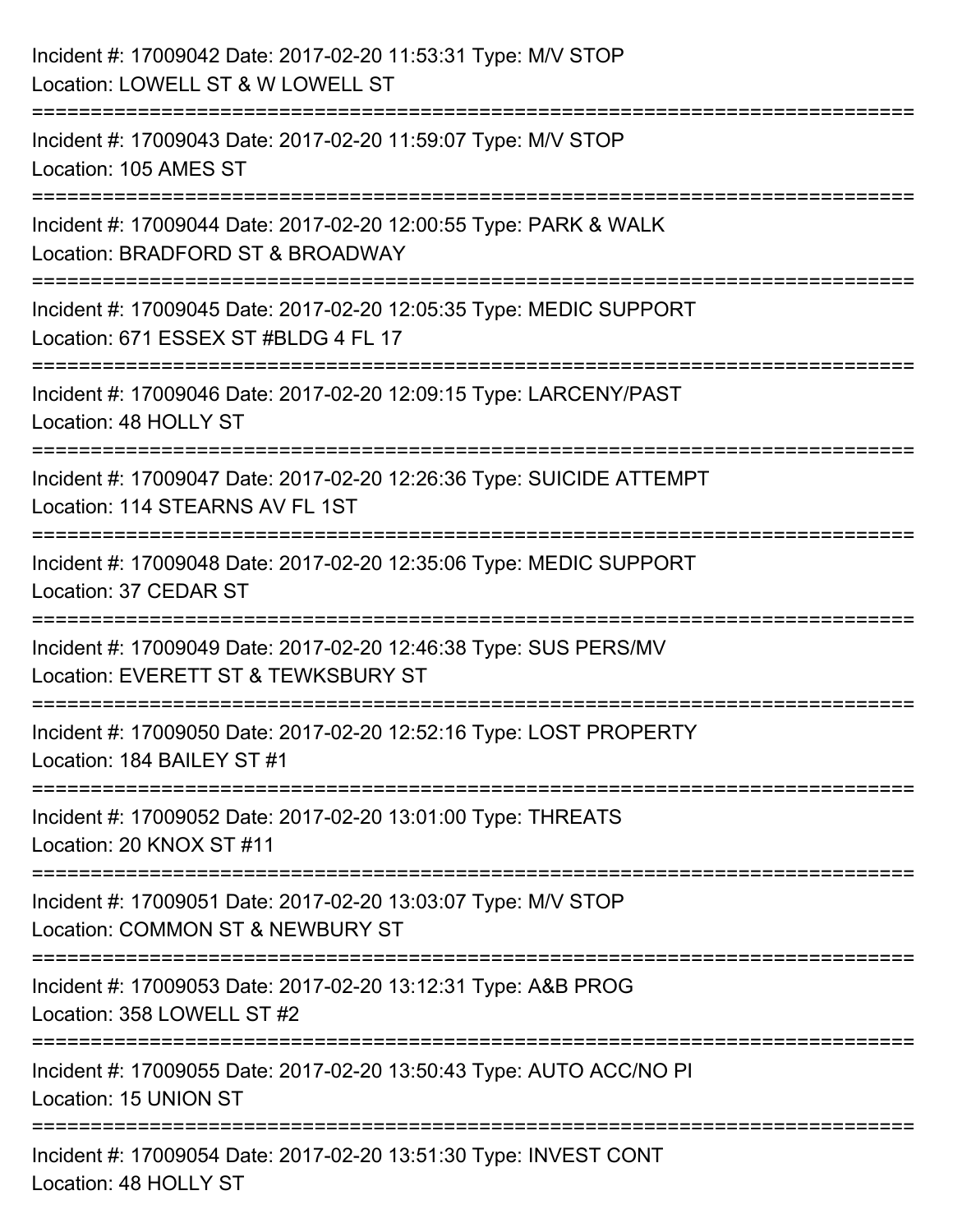| Incident #: 17009056 Date: 2017-02-20 13:57:11 Type: MEDIC SUPPORT<br>Location: 66 MARSTON ST                                                                                 |
|-------------------------------------------------------------------------------------------------------------------------------------------------------------------------------|
| Incident #: 17009057 Date: 2017-02-20 14:15:21 Type: SUS PERS/MV<br>Location: 64 HOLLY ST                                                                                     |
| Incident #: 17009058 Date: 2017-02-20 14:16:52 Type: MEDIC SUPPORT<br><b>Location: 9 SUMMER ST</b><br>:===================================<br>=============================== |
| Incident #: 17009059 Date: 2017-02-20 14:32:19 Type: MEDIC SUPPORT<br>Location: 97 BEACON AV                                                                                  |
| Incident #: 17009061 Date: 2017-02-20 15:03:06 Type: 209A/VIOLATION<br>Location: 65 WILLOW ST #2<br>---------------------------                                               |
| Incident #: 17009060 Date: 2017-02-20 15:05:52 Type: M/V STOP<br>Location: BELKNAP ST & EVERETT ST                                                                            |
| Incident #: 17009062 Date: 2017-02-20 15:23:27 Type: CK WELL BEING<br>Location: 151 HAMPSHIRE ST                                                                              |
| Incident #: 17009063 Date: 2017-02-20 15:33:58 Type: ALARM/HOLD<br>Location: JRL DISCOUNTS / 90 GLENN ST #SUITE 600                                                           |
| Incident #: 17009064 Date: 2017-02-20 15:47:00 Type: STOL/MV/PAS<br>Location: COMMON ST & JACKSON ST                                                                          |
| Incident #: 17009065 Date: 2017-02-20 15:59:52 Type: MV/BLOCKING<br>Location: 119 NEWTON ST                                                                                   |
| Incident #: 17009066 Date: 2017-02-20 16:05:01 Type: MEDIC SUPPORT<br><b>Location: FALLS BRIDGE</b>                                                                           |
| Incident #: 17009067 Date: 2017-02-20 16:28:58 Type: M/V STOP<br>Location: BROADWAY & LOWELL ST                                                                               |
| Incident #: 17009068 Date: 2017-02-20 16:48:23 Type: ALARM/BURG<br>Location: 86 SUNRAY ST                                                                                     |
| Incident #: 17009069 Date: 2017-02-20 16:51:57 Type: MISSING PERS<br>Location: 204 LAWRENCE ST                                                                                |

===========================================================================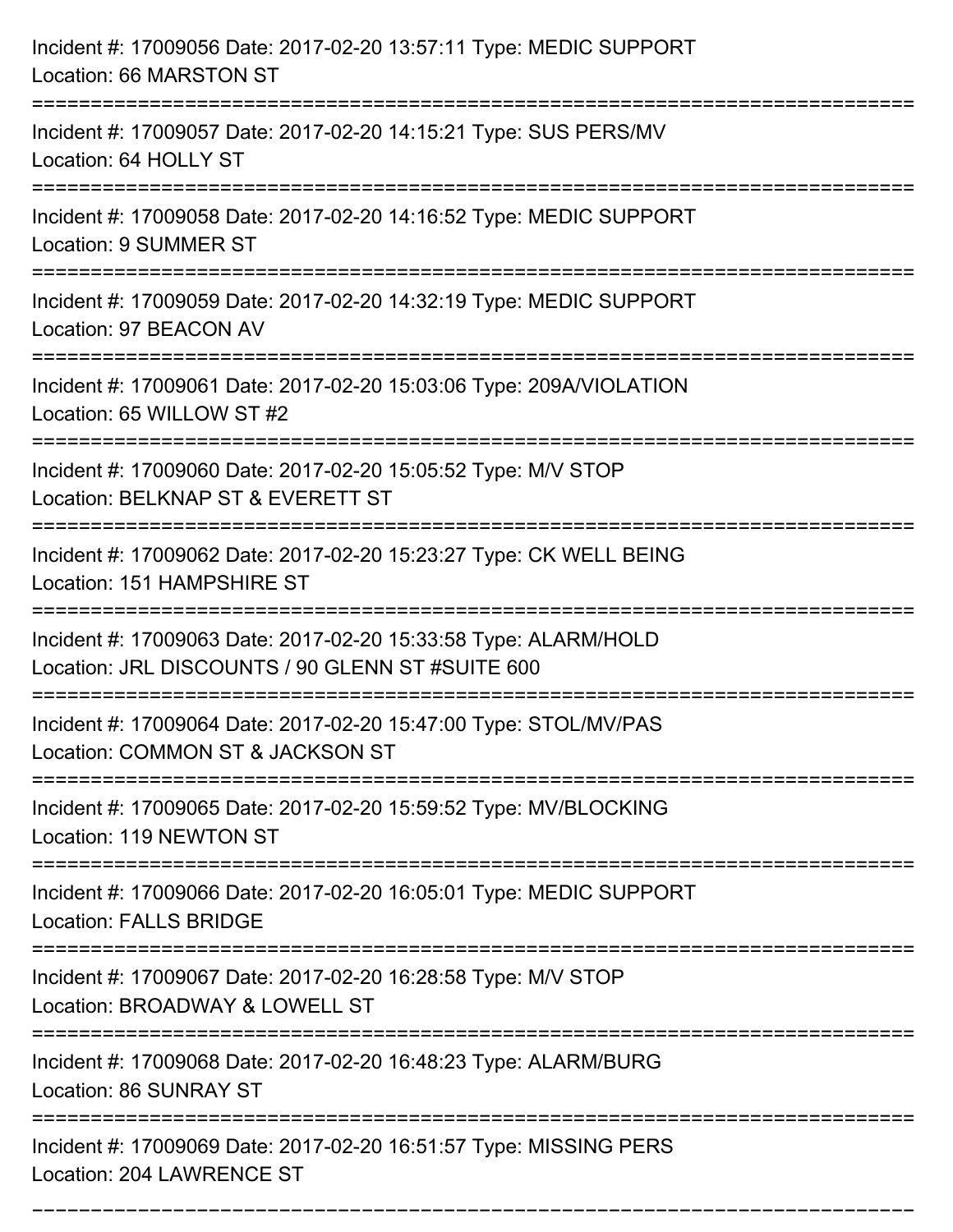| Incident #: 17009070 Date: 2017-02-20 17:04:34 Type: ALARM/BURG<br>Location: 8 WOOD LN                                           |
|----------------------------------------------------------------------------------------------------------------------------------|
| Incident #: 17009071 Date: 2017-02-20 17:14:14 Type: SEARCHWARRANT<br>Location: 32 AVON ST                                       |
| Incident #: 17009072 Date: 2017-02-20 17:17:11 Type: VIO CITY ORD<br>Location: 17 EASTON ST                                      |
| Incident #: 17009073 Date: 2017-02-20 17:18:54 Type: DISTURBANCE<br>Location: AMES ST & YALE ST                                  |
| Incident #: 17009074 Date: 2017-02-20 17:32:43 Type: SHOPLIFTING<br>Location: CVS PHARMACY / 266 BROADWAY<br>=================== |
| Incident #: 17009075 Date: 2017-02-20 17:35:00 Type: AUTO ACC/PI<br>Location: 198 WATER ST                                       |
| Incident #: 17009076 Date: 2017-02-20 17:41:05 Type: MISSING PERS<br>Location: 7 COURT ST                                        |
| Incident #: 17009077 Date: 2017-02-20 18:16:32 Type: FIRE/MV<br>Location: 162 ABBOTT ST                                          |
| Incident #: 17009078 Date: 2017-02-20 18:25:13 Type: CK WELL BEING<br>Location: CYPRESS AV & RIVERSIDE DR                        |
| Incident #: 17009079 Date: 2017-02-20 19:07:35 Type: M/V STOP<br>Location: LENOX ST & S BROADWAY                                 |
| Incident #: 17009080 Date: 2017-02-20 19:11:13 Type: ALARMS<br>Location: 116 COLONIAL RD                                         |
| Incident #: 17009081 Date: 2017-02-20 19:18:34 Type: UNKNOWN PROB<br>Location: 151 FERRY ST                                      |
| Incident #: 17009082 Date: 2017-02-20 19:22:34 Type: MEDIC SUPPORT<br>Location: 17 WINSTON DR                                    |
| Incident #: 17009083 Date: 2017-02-20 19:32:15 Type: M/V STOP<br>Location: AVON ST & E HAVERHILL ST                              |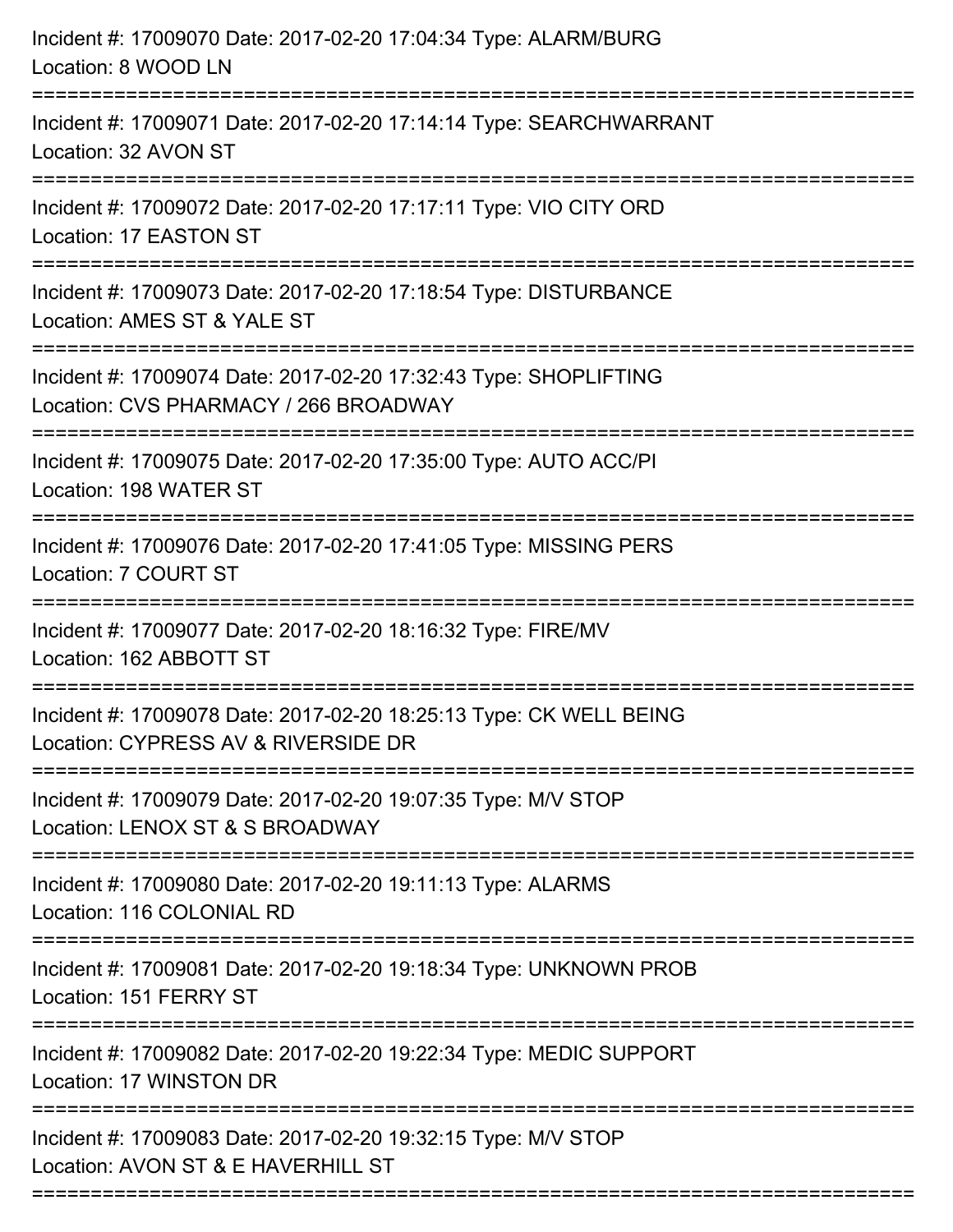| Location: WALK IN WALK IN / 60 CRESCENT ST                                                                       |
|------------------------------------------------------------------------------------------------------------------|
| Incident #: 17009084 Date: 2017-02-20 19:33:53 Type: SEIZED PROP<br>Location: 90 LOWELL ST                       |
| Incident #: 17009086 Date: 2017-02-20 19:38:30 Type: MV/BLOCKING<br>Location: 5 EASTSIDE ST                      |
| Incident #: 17009087 Date: 2017-02-20 19:46:46 Type: TOW/REPOSSED<br>Location: 50 MELVIN ST                      |
| Incident #: 17009088 Date: 2017-02-20 19:53:25 Type: SUS PERS/MV<br>Location: 4 HEY ST                           |
| Incident #: 17009089 Date: 2017-02-20 20:00:54 Type: AUTO ACC/NO PI<br>Location: 11 SWAN ST                      |
| Incident #: 17009090 Date: 2017-02-20 20:16:08 Type: DISTURBANCE<br>Location: 98 OSGOOD ST #2                    |
| Incident #: 17009091 Date: 2017-02-20 20:18:51 Type: TRESPASSING<br>Location: 570 S UNION ST                     |
| Incident #: 17009092 Date: 2017-02-20 20:25:23 Type: AUTO ACC/PED<br>Location: BROADWAY AUTO TIRE / 348 BROADWAY |
| Incident #: 17009093 Date: 2017-02-20 20:37:38 Type: MEDIC SUPPORT<br>Location: 490 HAMPSHIRE ST #201            |
| Incident #: 17009094 Date: 2017-02-20 20:59:58 Type: LARCENY/PAST<br>Location: 488 HOWARD ST #2                  |
| Incident #: 17009095 Date: 2017-02-20 21:01:49 Type: MAL DAMAGE<br>Location: 155 UNION ST #1                     |
| Incident #: 17009096 Date: 2017-02-20 21:19:27 Type: ALARMS<br>Location: OLIVER SCHOOL / 183 HAVERHILL ST        |
| Incident #: 17009097 Date: 2017-02-20 21:57:08 Type: ALARMS<br>Location: REY MULTISERVICES / 137 LAWRENCE ST     |

Incident #: 17009098 Date: 2017 02 20 22:06:52 Type: M/V STOP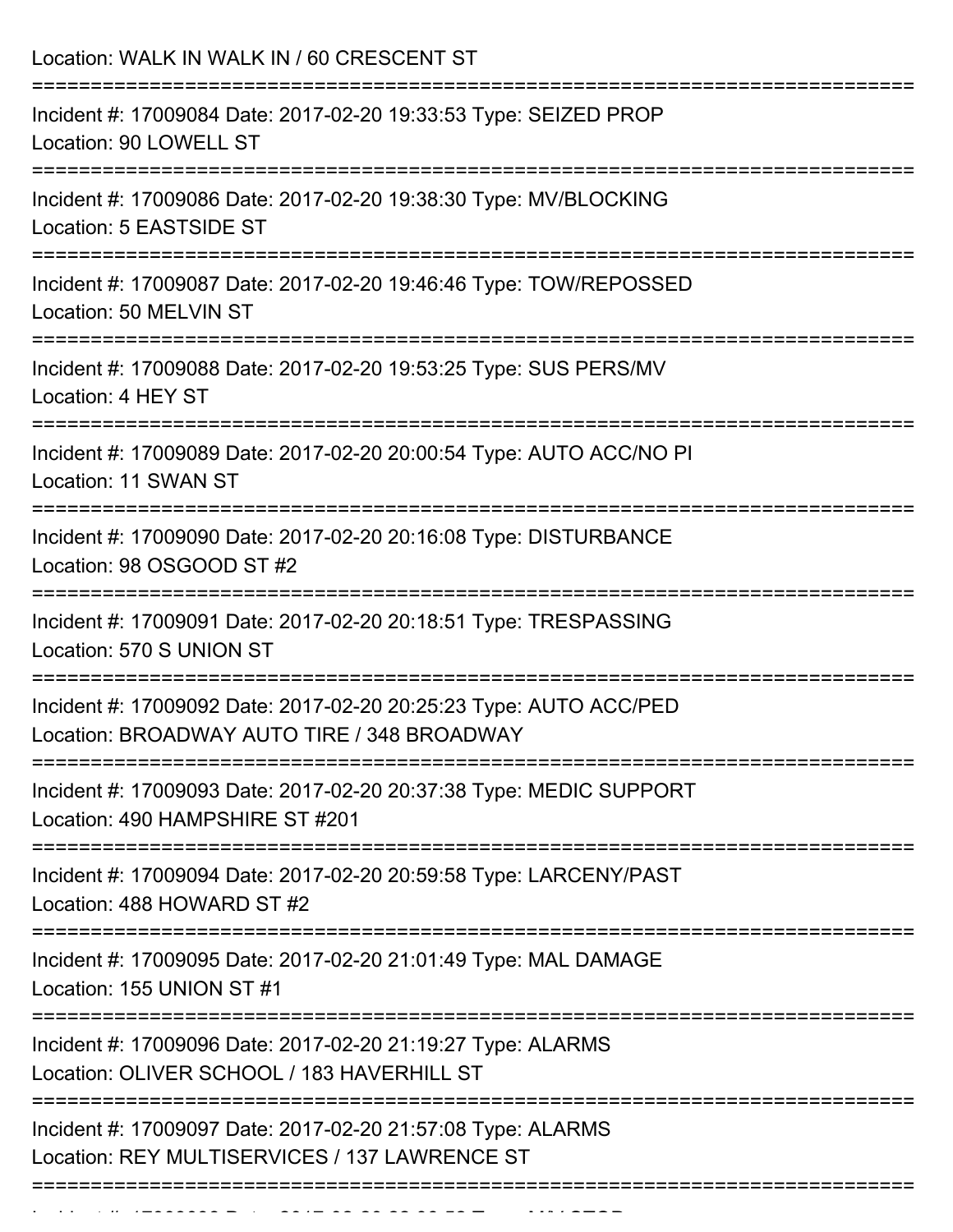Location: DRACUT ST & S BROADWAY

| Incident #: 17009099 Date: 2017-02-20 22:13:36 Type: M/V STOP<br>Location: ESSEX ST & JACKSON ST      |
|-------------------------------------------------------------------------------------------------------|
| Incident #: 17009100 Date: 2017-02-20 22:15:29 Type: MEDIC SUPPORT<br>Location: 145 PROSPECT ST       |
| Incident #: 17009101 Date: 2017-02-20 22:22:30 Type: M/V STOP<br>Location: MERRIMACK ST & PARKER ST   |
| Incident #: 17009102 Date: 2017-02-20 22:25:09 Type: M/V STOP<br>Location: LAWRENCE ST & LOWELL ST    |
| Incident #: 17009103 Date: 2017-02-20 22:27:47 Type: M/V STOP<br>Location: CYPRESS ST & ESSEX ST      |
| Incident #: 17009104 Date: 2017-02-20 22:30:24 Type: M/V STOP<br><b>Location: ANDOVER ST</b>          |
| Incident #: 17009105 Date: 2017-02-20 22:31:46 Type: M/V STOP<br>Location: AMESBURY ST & COMMON ST    |
| Incident #: 17009106 Date: 2017-02-20 22:40:21 Type: M/V STOP<br>Location: BROADWAY & GREEN ST        |
| Incident #: 17009107 Date: 2017-02-20 22:47:20 Type: M/V STOP<br>Location: BROADWAY AV & CROSS ST     |
| Incident #: 17009108 Date: 2017-02-20 23:07:18 Type: M/V STOP<br>Location: CHANDLER ST & WATER ST     |
| Incident #: 17009109 Date: 2017-02-20 23:17:50 Type: RECOV/STOL/MV<br>Location: 53 LORING ST          |
| Incident #: 17009110 Date: 2017-02-20 23:24:48 Type: HIT & RUN M/V<br>Location: 46 BENNINGTON ST FL 2 |
| Incident #: 17009111 Date: 2017-02-20 23:46:43 Type: TENANT PROB<br>Location: 12 ACTON ST #204        |
|                                                                                                       |